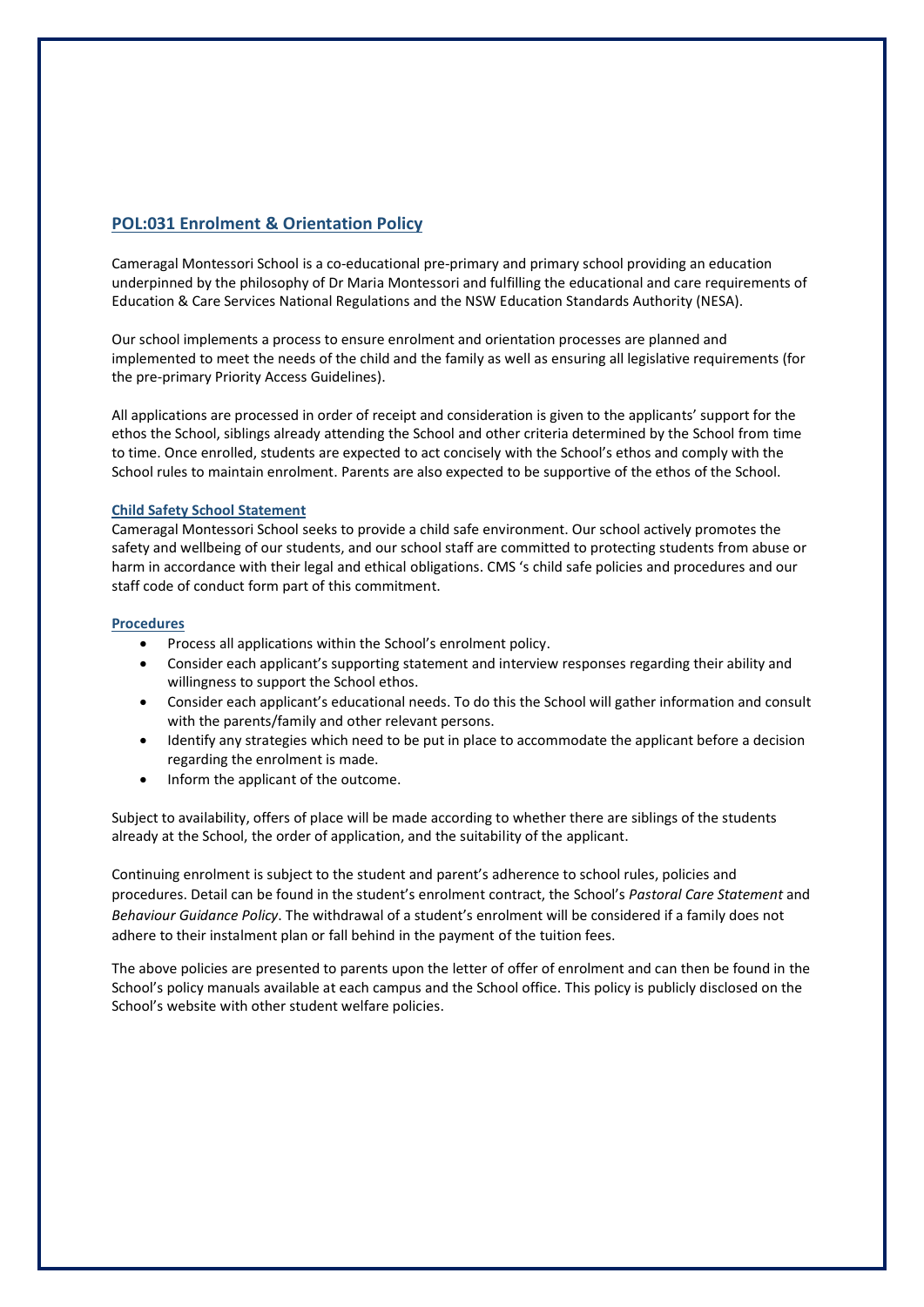# **Preprimary and Kindergarten for children aged three to six years old Waitlist**

To apply for admission to the School and to have the child's name included on the waitlist, a parent must hold current membership of Cameragal Montessori School and pay a non-refundable fee for first child. A parent must also attend a campus tour. The School follows the standards as determined by the Disability Standards for Education 2005 (Standards). Detailed guidelines are available from the School office.

# **Selection criteria**

The Principal offers places based on the following selection criteria:

- Sibling status (with conditions as set out further in the document).
- Priority of Access for pre-primary students (listed on page 4).
- Position on the waitlist.
- The age of the child when entered on the waitlist.
- Commitment to the 3-6 preprimary program, 6-9 and 9-12 primary educational programs.
- Montessori overseas or interstate school transfer.
- Cameragal Montessori Under 3s attendance for minimum one year.
- Commitment of parents to the Montessori ethos.
- School to comply with Public Health Act 2010 in regard to immunisation standards.

When all other factors are equal, the date of registration determines priority. However, the School retains the right to consider specific enrolments on an individual basis. Offers for older children are subject to availability and dependent on a successful interview and orientation period.

# **Primary – Year 1 to Year 6**

The School operates a separate waiting list for Primary (Years 1-6). There is no wait list fee for children already enrolled in preprimary program at the School. Students of Cameragal Montessori School pre-primary are given priority of place.

The School follows the standards as determined by the Disability Standards for Education 2005 (Standards).

# **Selection criteria:**

An offer of place is made based on the following criteria:

- Cameragal Montessori School pre-primary student priority.
- The child's readiness, both academically, socially and emotionally.
- Sibling priority (please note that generally priority is only given if a sibling has completed preprimary).
- Montessori overseas or interstate school transfer.
- Commitment of parents to the Montessori ethos.

# **Offers of Enrolment**

Offers are made from June and July the year prior to student commencing. Parents of children on the waitlist are required to attend an interview with the Principal before an offer of enrolment is made. During the year places may become available and are offered to the next child on the waitlist.

Students from pre-primary transitioning to primary will be observed in their pre-primary setting (if possible) and follow a transition procedure which involves three full day visits at the end of the term prior to commencing in primary. Transition visits to primary are typically held on Wednesday in week 6, 7, 8.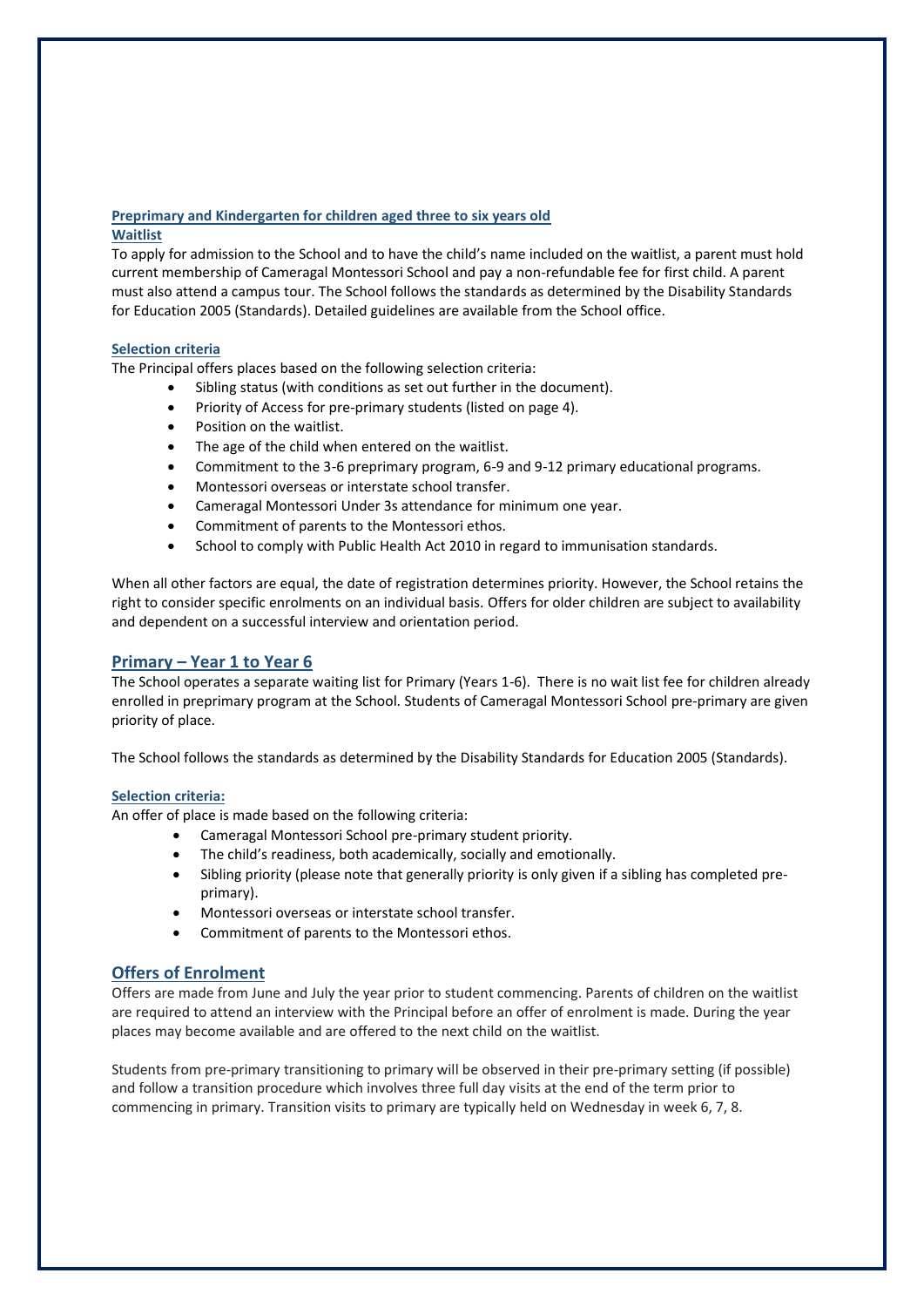# **Conditions of acceptance:**

### **First child entering the school**

Offers of place must be accepted within 14 days by returning the Letter of Offer which lists the following conditions:

- A non-refundable placement fee is payable on acceptance of the offer.
- A non-refundable donation is payable to the Cameragal Fund.
- Each child is expected to attend the School for the entire three-year pre-primary program OR entire nine-year program (pre-primary to primary). Withdrawing a child before the completion of the program may upset the child's educational development and disturb the balance in the class, creating a gap which is often impossible to fill.
- If an elder sibling is withdrawn from Cameragal before thye minimum completion date, the School will withdraw priority consideration for any of the younger siblings and will be placed on the general waitlist as at the date of their application.
- Parents agree to observe the School's policies and procedures.
- If parents have concerns about their child's readiness or the parents wish to change the start date the Enrolment Manager must be notified at least 4 weeks prior to the start date. Whilst the start date can be revised, the expectation is that payment will be made from the original start date for holding the place if this notice is not received.
- All students who are attending preprimary and Kindergarten (at Cameragal) are to provide proof of immunisation before enrolment by submitting an approved immunisation form that shows that the student is:
	- o Is fully immunised for their age, or
	- o Has a medical reason to not be vaccinated, or
	- $\circ$  Is on a recognised catch-up schedule if the child has fallen behind with their immunisation.
- All students who are attending Primary school (at Cameragal) are to provide proof of immunisation before enrolment by submitting an approved immunisation form that shows that the student is:
	- o Is fully immunised for their age;
	- o Not fully immunised for their age; or
	- o Has a medical reason to not be vaccinated, or
	- o Is on a recognised catch-up schedule.
- There is a probationary period of one school term for the child and the School. If either the parents or the School considers that at the end of one term that the child should not continue at the School, the placement fee less an administration fee of 50% of the total placement fee will be returned.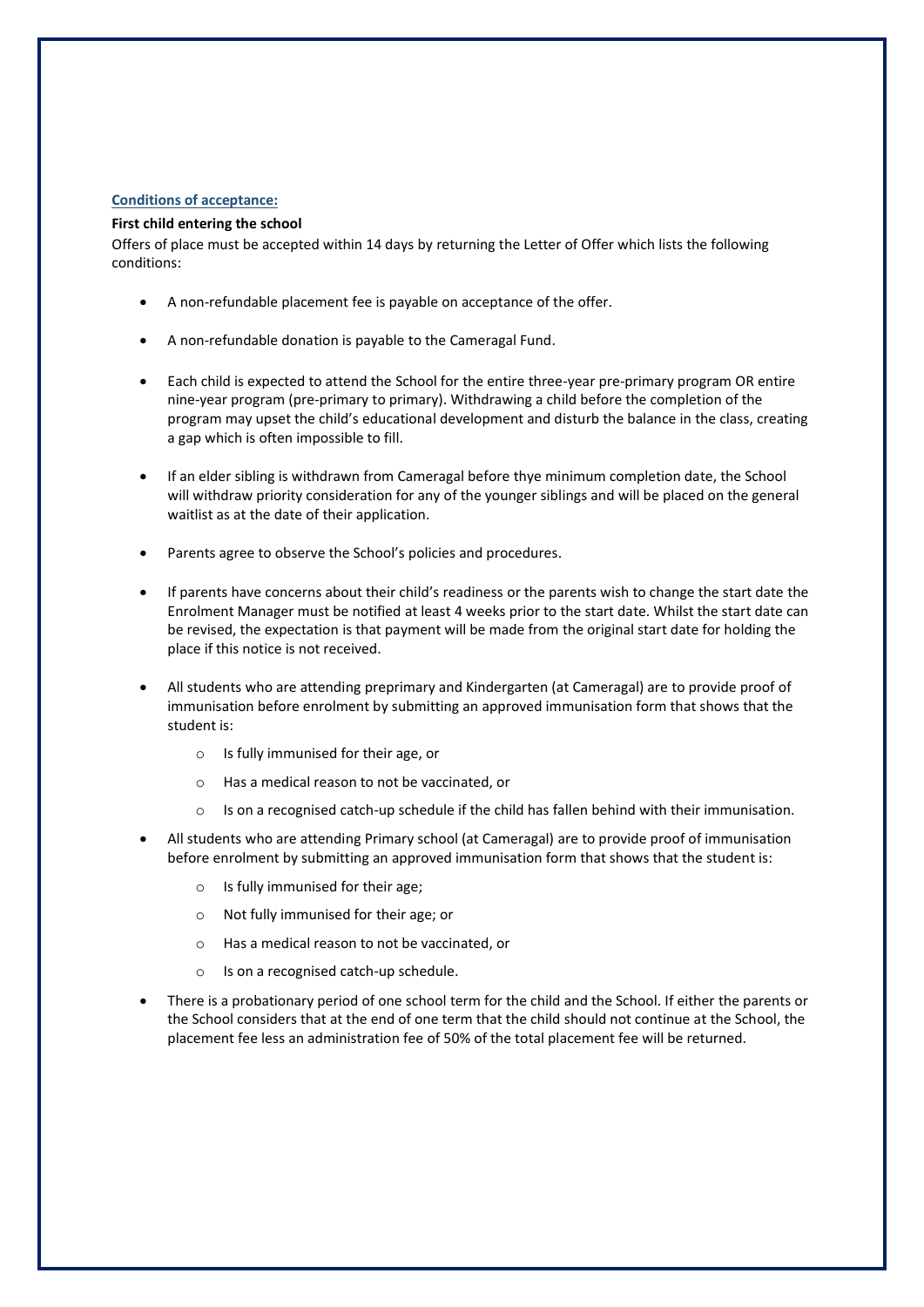### **Withdrawal of Students**

- If parent/carer(s) wish to withdraw a student from the school, notice given must be not less than one full term's notice to expire at the end of a term.
- Notice of withdrawal of a student from the school must be in writing to the Principal.
- If the required notice of withdrawal of a student is not given the parent/carer(s) must pay a school term's fees plus GST.
- Where students leave to enrol at another school, the NSW Educational Standards Authority (NESA) requires that parent/carer(s) advise the School in writing of the name of the school the student will be attending and the grade the student will be entering at the new school.
- In the event that circumstances change after acceptance of a place and the payment of the placement fee the School requires written notice of four full weeks excluding school holidays, of intention to relinquish the place. In this case the placement fee less, an administration fee of 50% of the total placement fee will be returned. If this notice is not received within this period, then the placement fee will not be returned. This provision provides some protection to the School against financial loss from non-starters and the subsequent revision of the class plan.
- Cameragal Montessori School membership must be kept current for the duration of the child's attendance at the School. Non-compliance to membership could mean withdrawal of enrolment. Membership ensure voting at the School's AGM as per the School's constitution.
- Parents are requested to support and participate in the school community in a variety of ways and are encouraged to attend parent education evenings to deepen their knowledge of Montessori education at Cameragal Montessori School.

### **Siblings**

Conditions of acceptance for siblings are similar to those for the first child. Sibling priority is only applied if the older sibling has completed or is completing the full School program (i.e. three-year preprimary or Year 1 to Year 6 primary program).

### **Priority of Access**

All preprimary enrolments endeavour to comply with the Australian Government *Priority of Access Guidelines* in no particular order, these are:

- Children who are at risk of significant harm (from a child protection perspective)
- Children with disability and additional needs
- Children with English language needs
- Children who are at least 4 years old on or before 31 July in that preschool year and not enrolled or registered at school
- Children who are at least 3 years old on or before 31 July in that preschool year and from low income/and or Aboriginal families

## **Timing of Entry – Preprimary**

The School follows the Montessori principle of staggered entry to enable maximum attention to be given to each new child in the class and to assist each child in adjusting to their new environment. Commencement dates in any one term are determined and notified by the Enrolment Manager after places have been offered in collaboration with the Principal.